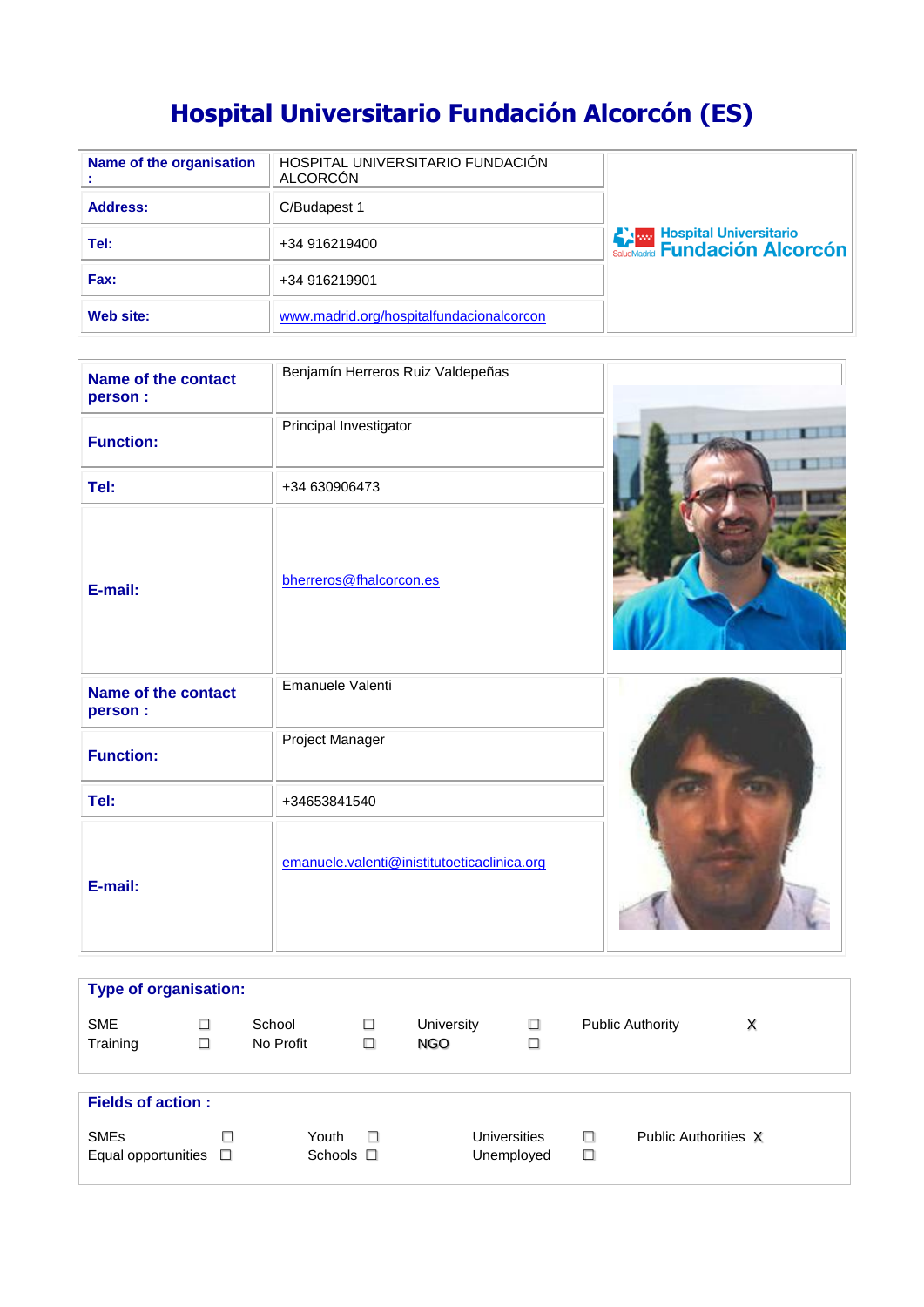## **Description of the organisation**

University Hospital Alcorcón Foundation (Hospital Universitario Fundación Alcorcón-HUFA) is a public health non-profit institution belonging to the Madrid Health Service of the Ministry of Health of the Community of Madrid. Located in the southern part of the Community of Madrid, whose mission is the he delivery of health care specialized, efficient and accessible, to improve or maintain the health of citizens, integrating in the same teaching and research activities. The Hospital was founded in 1997 in the Spanish National Health System, although its operational management is contracted out to a private company, and is exempt from many of the rules normally imposed on state-owned hospitals. The hospital was allowed to negotiate its own contract with workers. The governance of the hospital includes local government, trade unions, health workers and community groups.

This Alcorcón model of governance has been considered by the British Health Secretary Alan Milburn in 2001 an example to inspire the reform of NHS in UK. The Alcorcon hospital's board of ministry and town council representatives contracted a private team to manage the service and the government of hospital and reach its own wag, productivity and working time agreements with doctors, nurses and other health workers.

The hospital has 500 beds and more than 39 medical specialities, in 2013 the total amount of inpatients was 16.561.and 381.284 outpatients, emergency services assisted 93.797 patients. A total amount of 257 postgraduate students concluded in 2015 their residency at HUFA, and the clinical teaching of medical students at the public University Rey Juan Carlos is performed in the hospital.

In October 2014, the hospital was reported to be treating the first case in Spain of Ebola virus disease under strict biosecurity precautions.

## **Experience of the organization in previous European projects**

COST ACTION: Disaster Bioethics European Cooperation in Science and Technology. Member Committee – European Commission 2013-2017. Member committee representing Spain in a multi-centric project involving 26 European countries. Founded by European Commission. IS1201. Mental health research group on humanitarian disaster.

ERASMUS PLUS: Palliative Care MOOC: Massive open online courses with videos for palliative clinical field and intercultural and multilingual medical communication. European Commission. Key Action: Cooperation for innovation and the exchange of good practices. Action: Strategic Partnership. 2014-2017. Number 2014-1-RO01-KA203-002940

## **Experience and Expertise of the organization in the project's subject area**

HUFA team was involved in previous European research project focused on teaching innovation. An example the Med&Lang project [http://www.medlang.eu/,](http://www.medlang.eu/) the COST Action Bioethics Disaster<http://disasterbioethics.eu/> , and they are involved in the development of an integrated curriculum for medical students in bioethics.

#### **Contributions that can be provided to the project**

HUFA will develop empirical research in Spain, collecting data among lecturer, residents, and will have an active role to implement all the work package.

#### **Reasons of involvement in the project**

Teaching innovation and soft skills earning are matter of interest for HUFA and its teaching tradition. SoftisPed could add new expertise to hospital teaching activity.

## **Contact Person's Experience and Expertise**

**Benjamín Herreros** is an internist and holds a master's degree in Science History from Universidad Complutense de Madrid, master's degree in Bioethics from Universidad Complutense de Madrid and an international master's degree in Health Law from Universidad Europea. He works for the internal medicine unit of the Alcorcón Foundation University Teaching Hospital, specializing in cardiovascular risk. He has been a visiting scholar in several international universities and institutions in United States, and is the director of the Instituto de Ética Clínica Francisco Vallés – Universidad Europea institute. He is a Medical Humanities and Bioethics professor in the medical specialties department (Departamento de Especialidades Médicas) of the Universidad Europea de Madrid university, and is an adjunct lecturer of the Health Law and Toxicology department (Departamento de Legislación Sanitaria y Toxicología) of the UCM Medical School. He is the chairman of the Ethics Committee for Health Care of the Alcorcón Foundation University Teaching Hospital, coordinator of the working group on Bioethics of the Spanish Society of Internal Medicine and member of the Committee for Bioethics and Health Law of ASISA.

**Emanuele Valenti** is the deputy director of the Instituto de Ética Clínica Francisco Vallés – Universidad Europea. He is